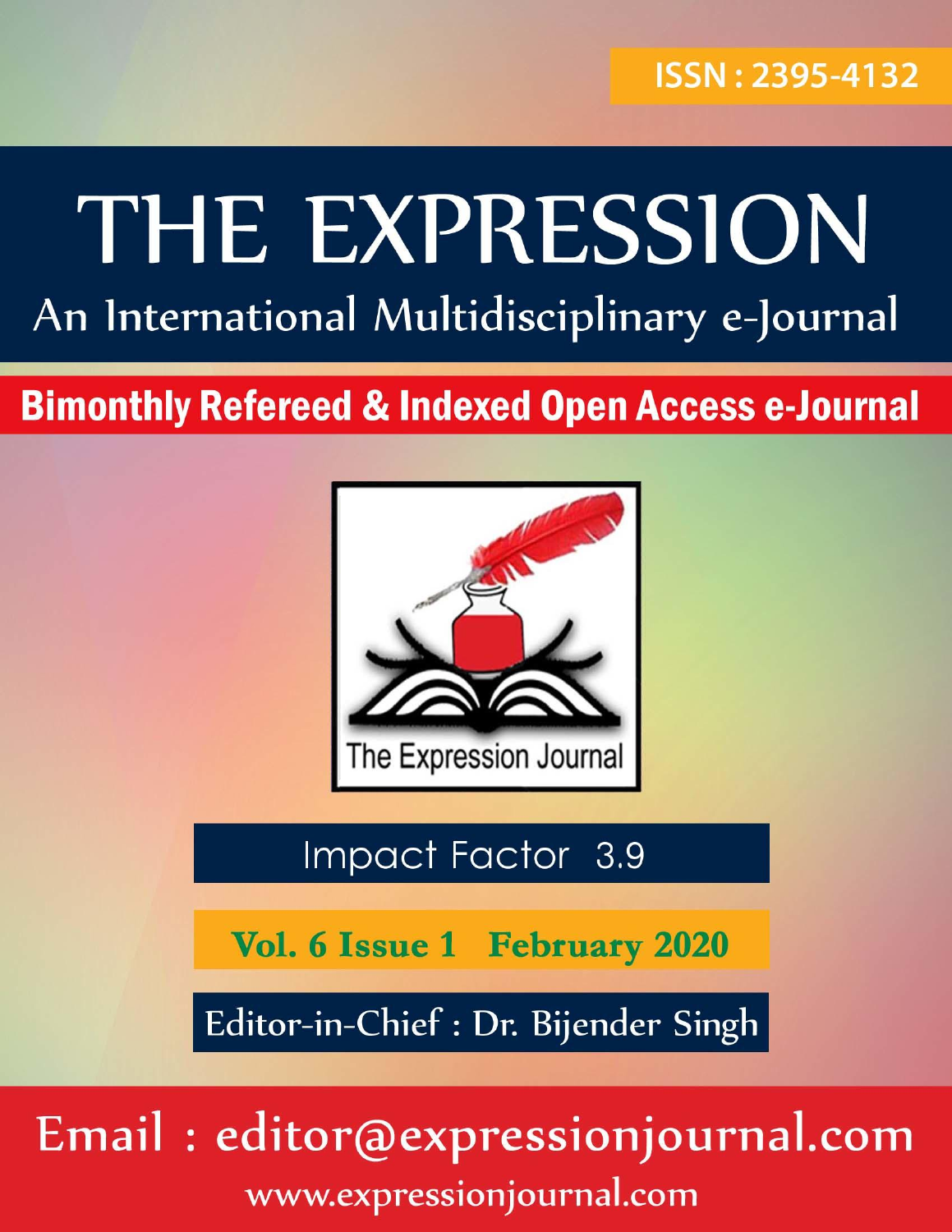**(A Peer Reviewed and Indexed Journal with Impact Factor 3.9)**

**www.expressionjournal.com ISSN: 2395-4132** 



#### **THEME OF LOVE IN THE NOVELS OF CHARLOTTE BRONTE Dr. Anand Kumar Assistant Professor of English Prarambh State Institute for Advance Studies and Teaching, Jhajjar Haryana, India**

**::::::::::::::::::::::::::::::::::::::::::::::::::::::::::::::::::::::::::::::::::::::::::::::::::::::::::::::**

#### **Abstract**

The novel writing becomes a major preoccupation with the writers of the Victorian Age. But the novelists of the novelists of the Victorian Age could not be as direct, frank and explicit as William Black, Keats, Shelly and Byron in their depiction of love. The Victorian beliefs about love, Romance and sexuality were quite oppressive. The theme which dominated the nineteenth century fiction was the rejection of stereotyped insipid image of Victorian Heroine, whose personality was founded on chastity and rejection of the general belief that woman can reach happiness through her relationships. The advocates of this theme were Mrs. Gaskell, the Bronte sisters, Thackeray in some moods, George Eliot and in part even Dickens. Out of these writers, Charlotte Bronte's women characters are the victim of the patriarchal hegemony. She lost her mother when she was merely one years old and after that she was much attached with her sisiters. She wrote only two novels and her novels are replete with the emotions and feelings of the women of the age in which they lived.

#### **Keywords**

Victorian Age, Love, Novels of Bronte, Women Characters.

**::::::::::::::::::::::::::::::::::::::::::::::::::::::::::::::::::::::::::::::::::::::::::::::::::::::::::::::**

**Vol. 6 Issue 1 (February 2020) Editor-in-Chief: Dr. Bijender Singh**

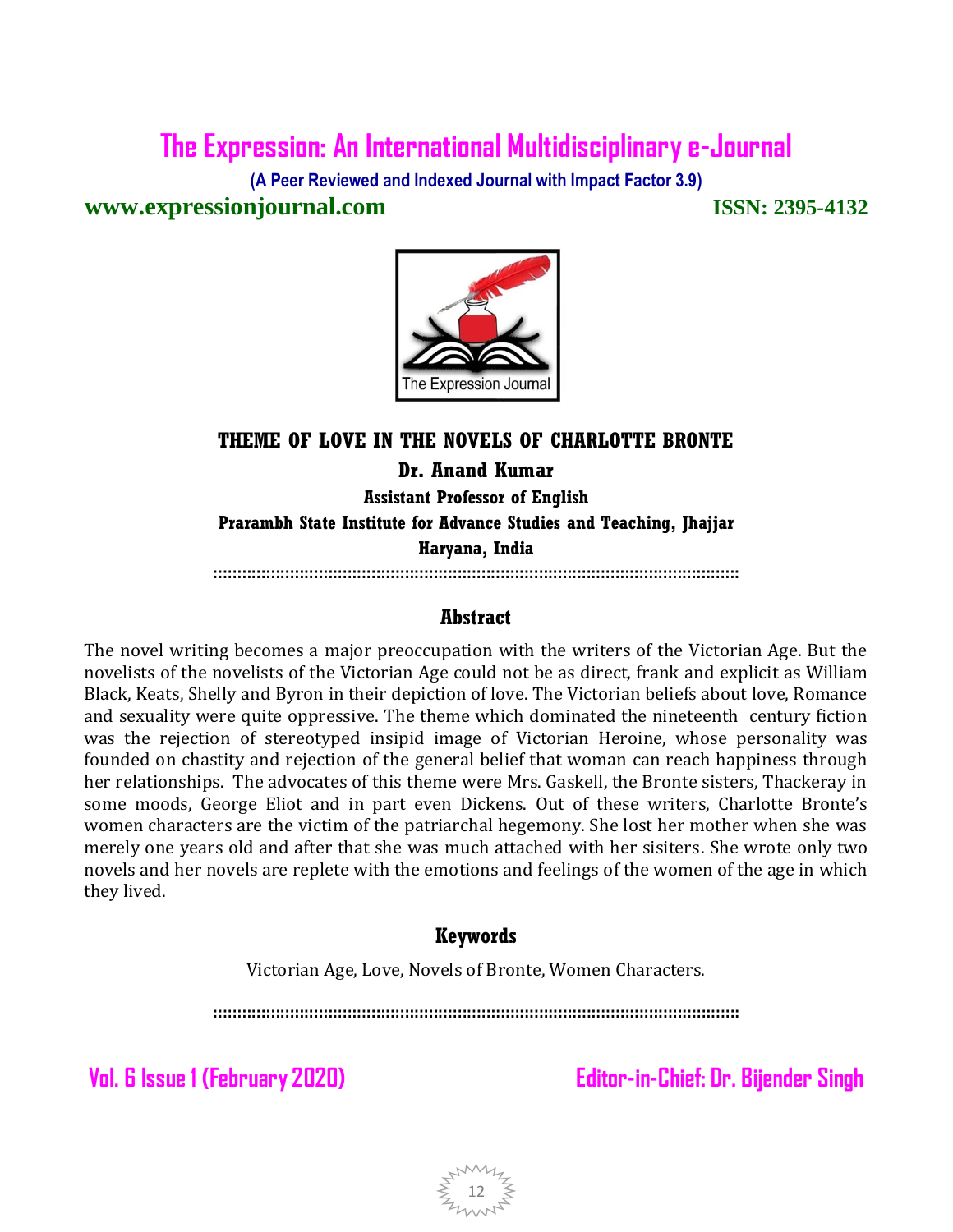**(A Peer Reviewed and Indexed Journal with Impact Factor 3.9) www.expressionjournal.com ISSN: 2395-4132** 



#### **THEME OF LOVE IN THE NOVELS OF CHARLOTTE BRONTE Dr. Anand Kumar Assistant Professor of English Prarambh State Institute for Advance Studies and Teaching, Jhajjar Haryana, India**

**::::::::::::::::::::::::::::::::::::::::::::::::::::::::::::::::::::::::::::::::::::::::::::::::::::::::::::::**

#### **Introduction**

 Love is regarded as the noblest passion on earth. The 'theme of love' has been a major preoccupation with writers down the centuries, acquiring an archetypal significance as one can say the 'theme of death'. The poet traditionally conceive love as a very intimate, intense even ecstatic, but very private. Most of the love poems are lyrics, dealing with intense moments. On the other hand, in the novel, which is the most celebrated imaginative form, the novelist treats love which is the most private and intense thing.

 The fiction of Victorian Age spring to the mind the names- Jane Austen, the Bronte sisters, Mrs Gaskell and George Eliot and the fact that they all were women authors and wrote about love. As far as literature of love is considered, women writers were subjected to a lot of ambiguity. As women are considered to be passionate beings, the theme of love is considered to be inherent in their nature.

 Charlotte Bronte published her work under the pseudonyms name of Currer Bell. This certainly raised confusion in the mind of critics and readers regarding the nature of the sex of the author. Charlotte's personal experiences in love and marriage proposals she received are very important in influencing her works. Her first novel *The Professor* was published posthumously in 1857. She transformed her experiences at Brussels in fiction. Her second novel 'Jane Eyre' was published in 1847. The theme of romantic love met with a resounding success. Shirley published in 1949, combine the romantic and social themes. Villette, published in 1853, with the theme of romantic love kindled her reader's strongest interest and admiration.

Her women characters have the spirit of Charlotte in them. Like her, the heroines hardly found their plainness an obstacle to interesting men. The problem was rather in finding a man who would interest them and having accomplished this, to form a relationship acceptable to their moral judgment. Jane and Lucy both love men much older and more experienced then themselves.

**Vol. 6 Issue 1 (February 2020) Editor-in-Chief: Dr. Bijender Singh**

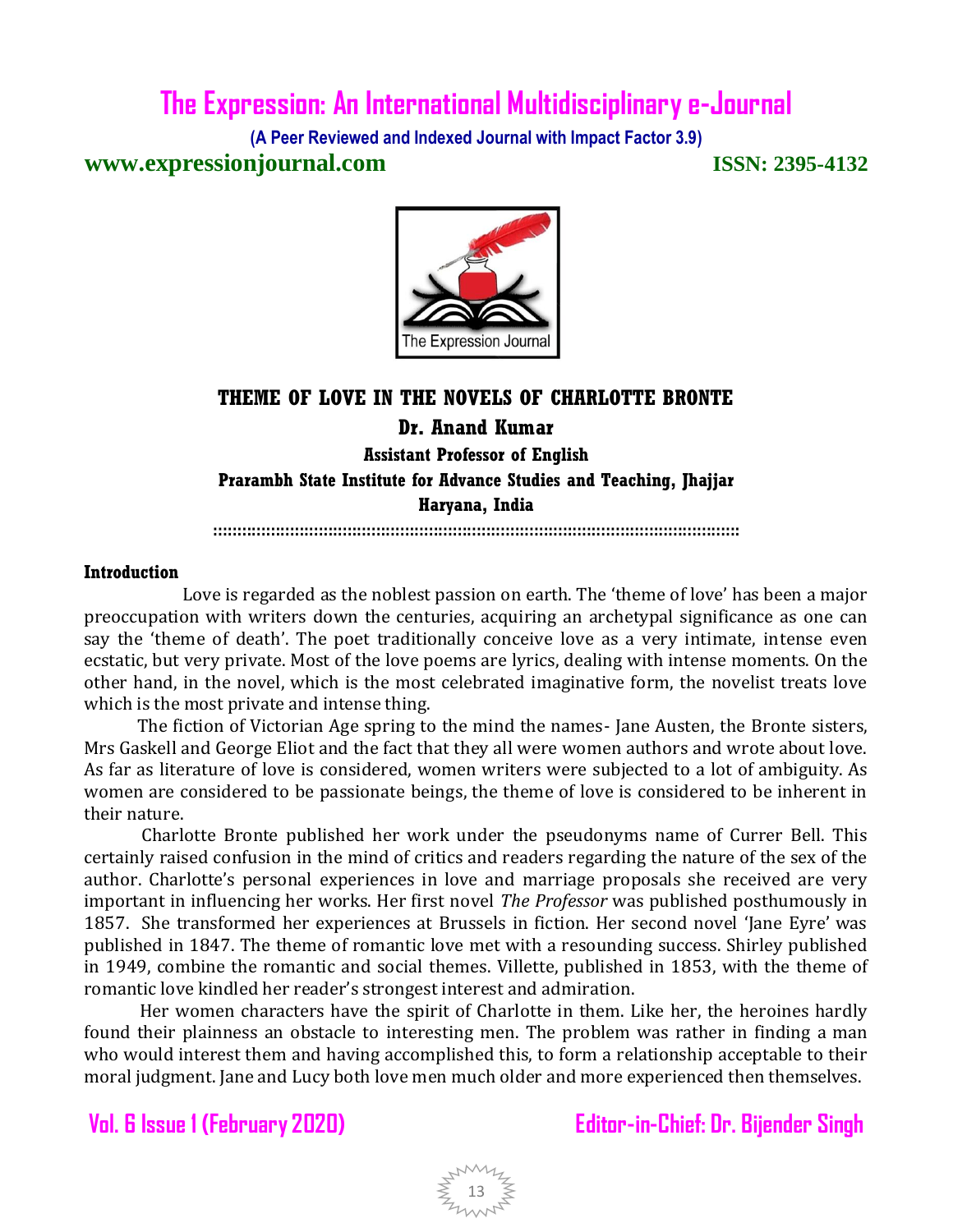**(A Peer Reviewed and Indexed Journal with Impact Factor 3.9) www.expressionjournal.com** 

What the first readers found exciting as well as shocking in Charlotte's novels was the tone of uncontrollable passion and this passion was felt by a woman for a man. But when we read the narrative, we see controlled emotions. Charlotte takes care to provide her heroines so through that they are left rich and not dependents even if through miraculous legacies. She being a woman, made the heroines the mouthpieces of her sentiments. She established the conviction that women were naturally and habitually, morally superior to men. Above all, she laid emphasis on the intensity of feeling, commitment to passion, which was something new to the England novel.

Charlotte's Jane Eyre and Emily's Wuthering Heights were accepted by the critics alike and were considered as heralding a novel form of fictional-writing. Before the publication of Jane Eyre, the novels which were mostly written with a few expectations like Jane Austen's practiced an orthodox system of novel making. In such novels, the ladies were supposed to be beautiful and could be capricious; the lovers were generally believed to be humbled and devoted. The true love which was regarded as worth having been the reverent, chivalrous knightly love and which consecrated all womankind and served one with fervor and enthusiasm. There came upon the scene the women authors like Charlotte Bronte, Mrs Gaskell, George Eliot who belonged to the new generation and opened the door to make way for a new kind of love in their novels.

Charlotte Bronte's main intention is to project that the highest kind of bond that should exists between a man and a woman is that of love, the kind that exists between Shirley and Louis in the novel Shirley. The main incident of 'Shirley' is historical in nature, though it concludes on romantic theme. Shirley is rather weak and thin love story Even though it has very little roman ce, it has plenty of excitement. The main purpose of the author was to present a chronicle of times, to present a novel of social realism to her reader. Yet even in this social drama we can find plenty of romance which excites us.

 Charlotte Bronte in *Villette* presents various facts of love: infatuation, frustrated love and romantic love itself in its various forms- as a fairy- tales romance and as courtly love. Infatuation, which is quite normal in a person in growing- up stage, does not allow it to end happily. But another case, she gives it a fairy- tale ending, by providing the couple with all the happiness they deserve. Frustrated love of a widow is out rightly rejected by her, for the widow is easily routed. Only the pure romantic feeling is approved by her.

Charlotte explores the psychology of passion and its suppression, passion not in sexual overtones but in term of the intensity of feeling and in the end the triumph of love. The thing that strikes us from the very beginning in her novels is their autobiographical nature. Her novels are the sketches of her own relationships, in particular her love for her professor. Because of her own complex about her personal appearance, she made her heroines plain and poor but she compensates by giving them a fiery nature. Jane, Lucy and Frances are in no conventional sense beautiful and rich but their fiery nature and assertion for independence help them in retaining their dignity in love and marriage. However there is an exception portrays of Caroline Helstone in 'Shirley, who is a true picture of a Victorian woman pinning for her unrequited love.

Her heroes too are not handsome, knightly chivalrous men. Charlotte Bronte endowed them with vice and the other evil things. She supported the conventional that the course of true

#### **Vol. 6 Issue 1 (February 2020) Editor-in-Chief: Dr. Bijender Singh**